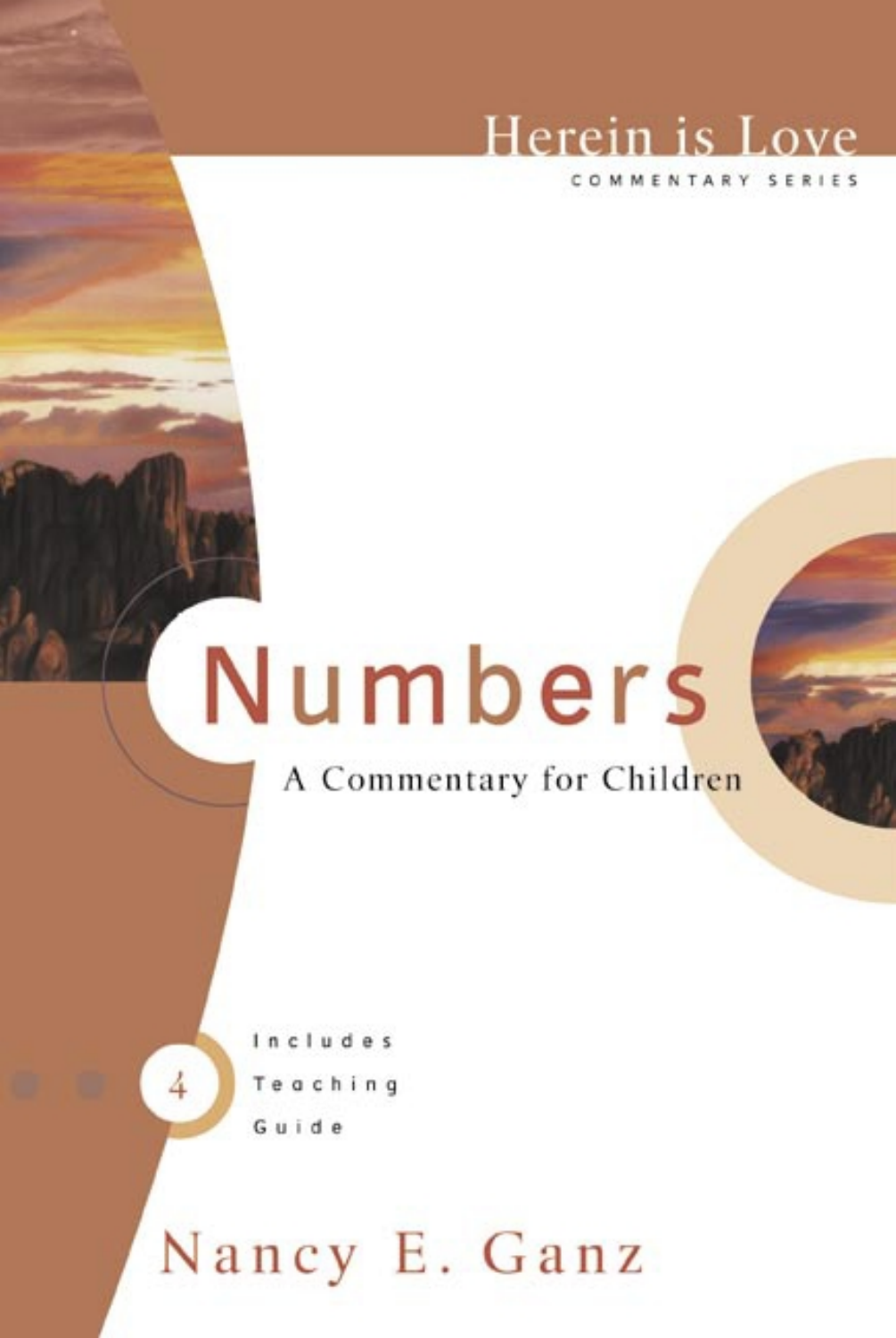#### Herein is Love C O M M E N T A R Y S E R I E S

## N u m b e r s A Commentary for Children

### Nancy E. Ganz

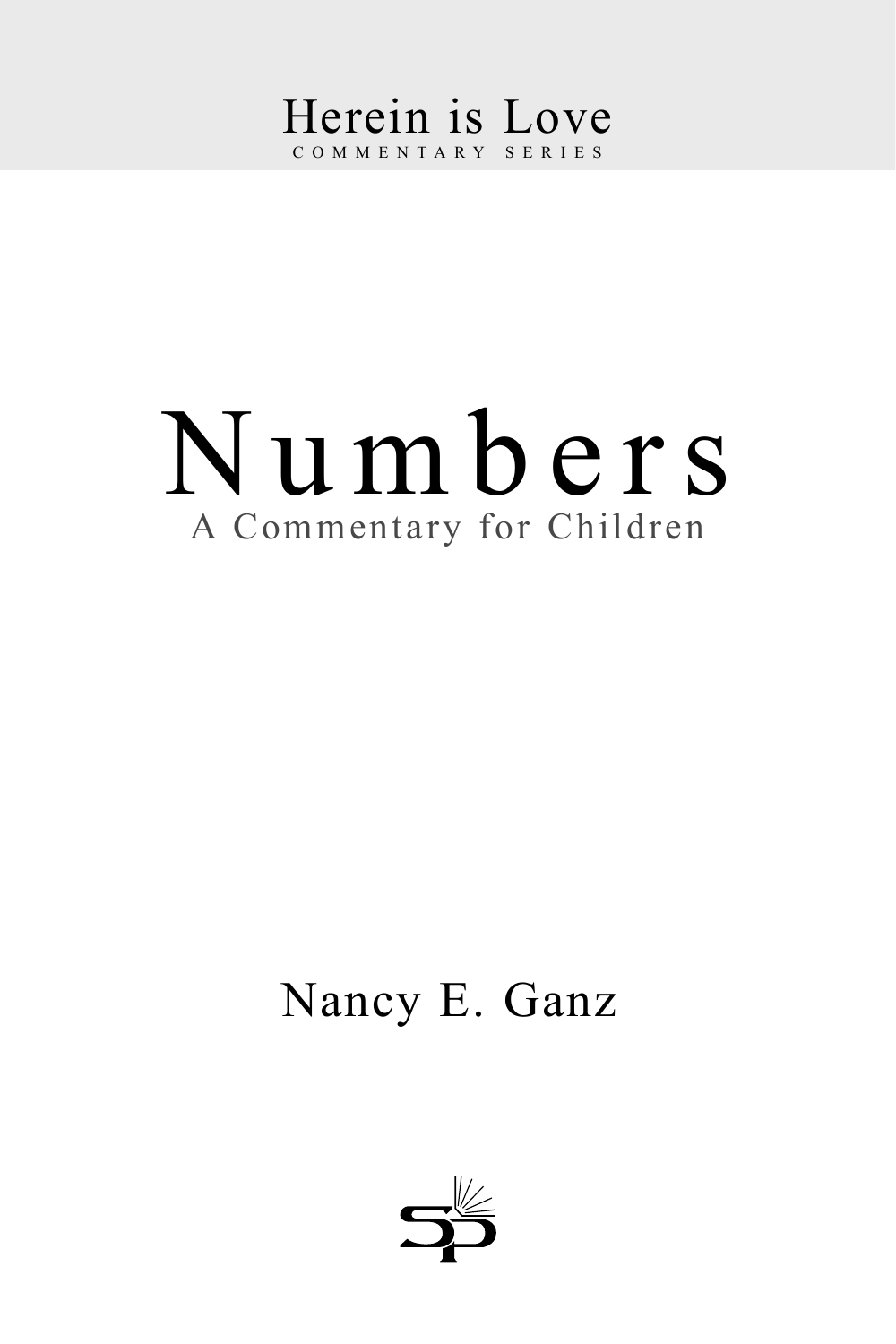#### *ACKNOWLEDGEMENTS*

The many people who have encouraged me to continue with these books, I sincerely thank for their kind words, which really do help me in my work.

 Once again I am greatly indebted to Matthew Henry for his commentaries, which never cease to inspire me in my studies of God's Word.

 I also must mention my husband, Richard L. Ganz, whose enthusiasm for my writing never wanes.

I also thank Jim Peterson, who keeps the computers running smoothly, and Stas Jesionka, who works through all the technical intricacies and difficulties of each book.

Finally, I thank Nicora Gangi Manwaring for another beautiful landscape that is perfect for another one of my books. This particular piece of art - "The Bright Morning Star" - is part of my own private collection of her work. This picture has hung beside my bed for many years and it is the dawn I see each morning when I first open my eyes. I am glad that I can share this spectacular sight with the readers of my book.

### **CONTENTS**

|    | Numbers 1, 2, 9:1-14                            |  |
|----|-------------------------------------------------|--|
|    | Numbers 3, 4, 7, 8, 18                          |  |
| 3. | Numbers $6:1-21$                                |  |
|    | Numbers 9:15 - 10:36                            |  |
| 5. | GRUMBLING & COMPLAINING  41<br>Numbers $11:1-3$ |  |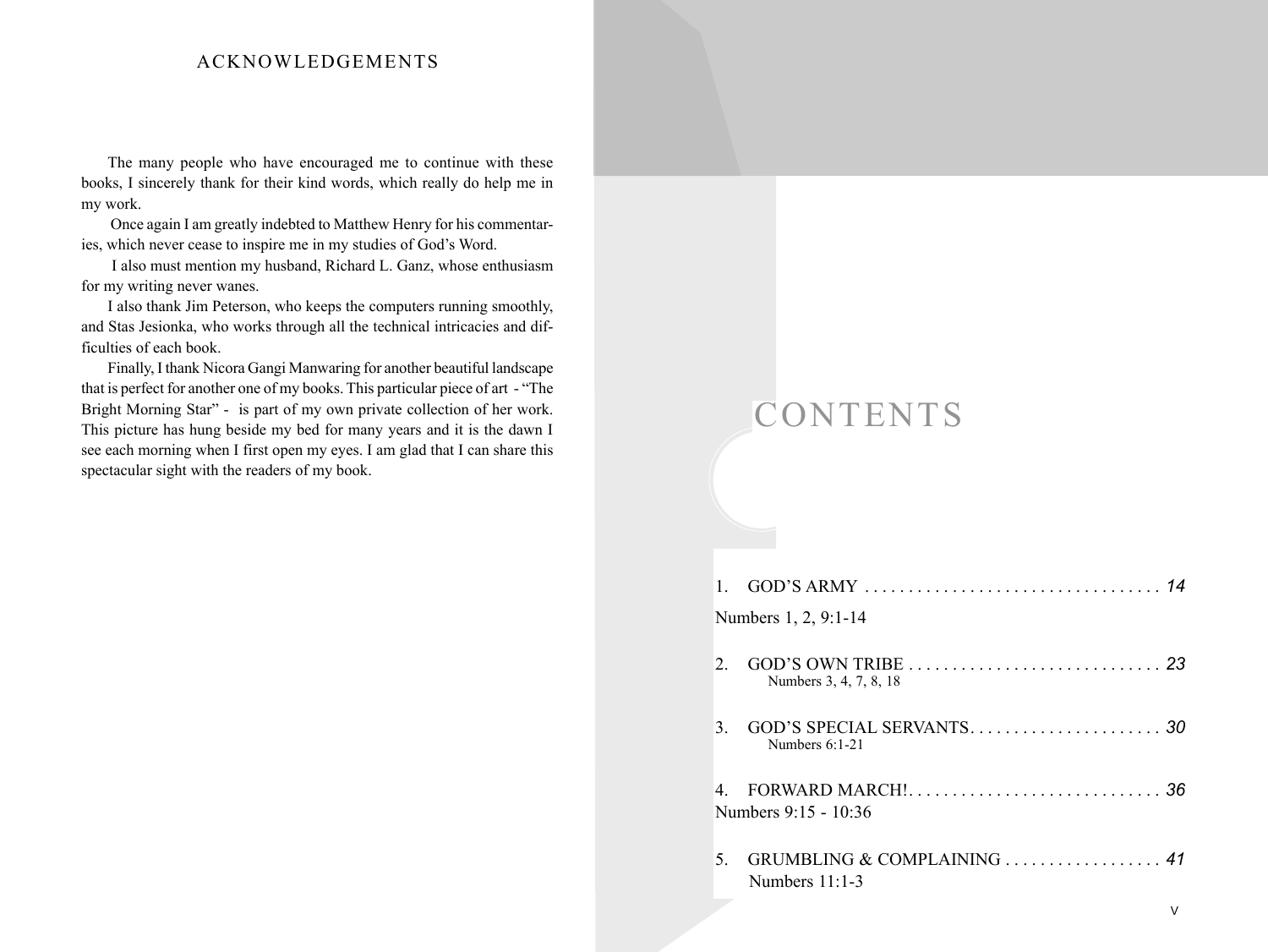|                                 | Numbers 11                                                                           |          |  |
|---------------------------------|--------------------------------------------------------------------------------------|----------|--|
|                                 | 7. A HIDEOUS PLAGUE FOR  Page 57                                                     |          |  |
| Numbers 12                      |                                                                                      |          |  |
| Numbers 13                      | 8. EYES OF UNBELIEF                                                                  | Page 65  |  |
| Numbers 14                      | 9. ISRAEL'S CHOICE                                                                   | Page 70  |  |
|                                 | 10. A TRAGIC EXPERIMENT<br>Numbers 16                                                | Page 81  |  |
|                                 | 11. SOMETHING TOTALLY NEW<br>Numbers 16                                              | Page 89  |  |
|                                 | 12. AARON'S CENSER<br>Numbers 16:41-50                                               | Page 97  |  |
| 13. AARON'S STAFF<br>Numbers 17 |                                                                                      | Page 100 |  |
|                                 | 14. THE MISSING MIRACLE<br><b>OF MERIBAH</b><br>Numbers 20:1-13                      | Page 104 |  |
|                                 | 15. GRIEF UPON GRIEF                                                                 | Page 112 |  |
|                                 | Numbers 20:14-29<br>16. A TASTE OF VICTORY<br>Numbers 21:1-3                         | Page 118 |  |
|                                 | 17. SERPENTS<br>Numbers 21:4-9                                                       | Page 121 |  |
|                                 | 18. WAR & PEACE<br><b>BY THE</b><br><b>WORD OF THE LORD</b><br>Numbers 21:10-35 & 32 | Page 126 |  |
| 19.                             | A FALSE PROPHET AND<br><b>A WICKED KING</b><br>Numbers 22                            | Page 134 |  |
| 20.                             | A SIGN OF GOD'S LOVE<br>Numbers 23 & 24                                              | Page 142 |  |

| 21.<br>Numbers 25 | <b>ONE LAST TRY</b>                                                        | Page 150 |
|-------------------|----------------------------------------------------------------------------|----------|
| 22.               | <b>BALAAM RECEIVES</b><br><b>HIS REWARD</b><br>Numbers 25:16-18 & 31       | Page 155 |
| 23.               | <b>PREPARING FOR</b><br><b>CONQUEST OF CANAAN</b><br>Numbers 26 & 27:12-23 | Page 160 |
| 24.               | THE DAUGHTERS WHO DARED<br>Numbers 27:1-11;36:1-13                         | Page 166 |
|                   |                                                                            |          |
|                   |                                                                            |          |
|                   |                                                                            |          |
|                   |                                                                            |          |
|                   |                                                                            |          |
|                   |                                                                            |          |
|                   |                                                                            |          |
|                   |                                                                            |          |
|                   |                                                                            |          |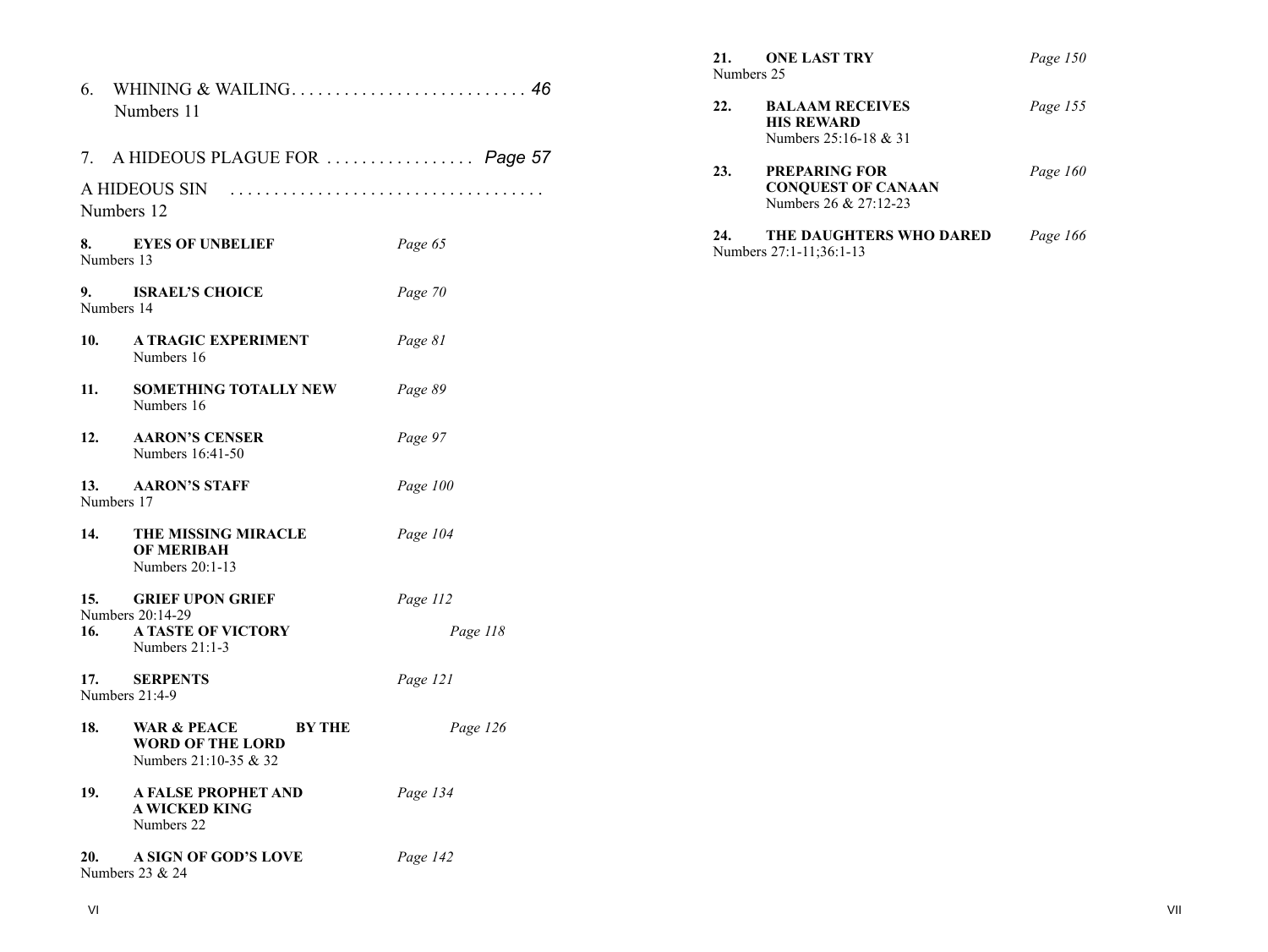### INTRODUCTION

VIII IX The Book of Numbers opens with these words: "The LORD spoke to Moses...He said, 'Take a census of the whole Israelite community...listing every man by name, one by one...Number all the men in Israel...'" (Numbers 1:1-3). The LORD of Hosts is concerned with counting and listing, numbering and recording. We see this work of God, not just in the book called "Numbers"; we see this throughout His Holy Word. Long lists of numbers are part of God's Wonderful Word! They are even part of His Glorious Gospel! From the beginning of the Bible to its end we see God counting and listing - and we must see these divine activities as part of the "awesome deeds of the LORD." How does the Bible begin? In the opening verses of Genesis, God numbers the days of creation, and each day's number becomes its name: the first day, the second day, the third day... until the Seventh Day, the Sabbath Day, the holy day of rest (Genesis 1:1 - 2:3). How does the Bible end? In the Bible's final book we repeatedly see the number of all things brought to perfection. Revelation is riddled with numbers of symbolic significance. Again and again the numbers of perfection are revealed: three, seven, ten, twelve (or three fours), twenty-four (or two twelves), one

hundred and forty-four (or twelve twelves), and a thousand. In Revelation we see the seven lampstands, which are the seven churches, and the seven stars, which are the seven angels, (Revelation 1:20); the twenty-four elders seated on the twenty-four thrones (Revelation 4:4); the four living creatures, and "each of the four living creatures had six wings with eyes all around, even under his wings" (Revelation 4:8); the Lamb, who was worthy to take the scroll and open its seven seals, the Lamb with his seven horns and seven eyes, which are the seven spirits of God (Revelation 5:1-10); the myriads of angels, who worshipped the Lamb, "numbering thousands upon thousands, and ten thousand times ten thousand" (Revelation 4:11); the opening of the seven seals (Revelation 6); "the four angels standing at the four corners of the earth, holding back the four winds of the earth" (Revelation 7:1); the number of those who had the seal of the living God: 144,000 - 12,000 from each of the twelve tribes of Israel - a number representing perfection (Revelation 7: 4-8), who were the "great multitude that no one [except God] could count" (Revelation 7:9); "the angels who had the seven trumpets" (Revelation 8: 6); the three angels (Revelation 14:6-13); the seven angels with the seven plagues in the seven golden bowls (Revelation 15  $\&$  16); the Holy City, the New Jerusalem, coming down out of heaven from God with its gates and its walls, its foundations and its dimensions, all carefully numbered, measured and recorded - that we might know that it was a place of perfection: "It had a great high wall with twelve gates and with twelve angels at the gates. On the gates were written the names of the twelve tribes of Israel. There were three gates on the east, three on the north, three on the south and three on the west. The wall of the city had twelve foundations, and on them were the names of the twelve apostles of the Lamb" (Revelation 21:12-14). The city measured 12,000 x 12,000 x 12,000 stadia - a city of PERFECTION, the city of God!

Revelation also speaks about a mysterious number, a number of imperfection, which belongs to the beast who blasphemes God. The Bible says that the mark of the beast is "the name of the beast or the number of his name. This calls for wisdom. If anyone has insight, let him calculate the number of the beast, for it is man's number. His number is 666" (Revelation 13:17,18).

There is only one book in the Bible that we call "Numbers" - but numbers fill the Scriptures from beginning to end. Think about Exodus: This book deals with the Ten Plagues, a number which corresponds with the actual number of plagues, but which also represents the perfection of God's Judgement (Exodus 7-11); the Ten Commandments, a number which represents the perfection of God's Law (Exodus 20); and the exact dimensions of the Tabernacle (Exodus 26  $& 27$ ), which is "a copy and shadow of what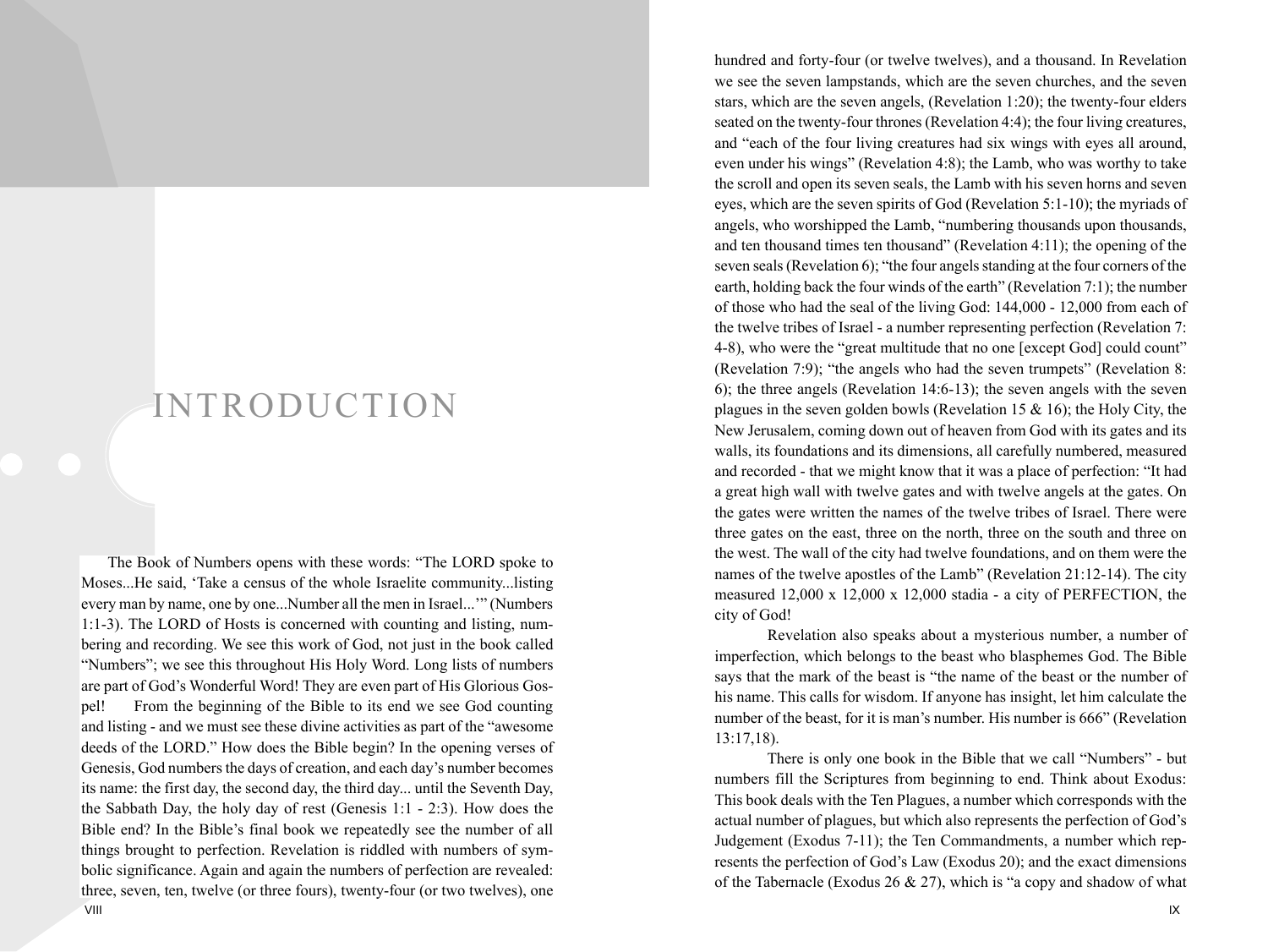is in heaven" - the Perfect Tabernacle, "the True Tabernacle set up by the Lord, not by man" (Hebrews 8:5,2). Think also of Leviticus: This book deals with the precise number of sacrifices to be offered each year - a staggering number! While the vast numbers of these sacrifices demonstrate their own imperfection, nonetheless their numerical symbolic significance points to the perfection of Christ's Sacrifice, "because by one sacrifice He has made perfect forever those who are being made holy" (Hebrews 10:14). Often the number of sacrifices required on a certain holy day was a perfect number, such as seven or ten.

 Now let us think about Numbers: Why has God recorded in His Holy Word these long lists of numbers? Why did God command a census to be taken, and then a second census to be taken - both recorded in the book of Numbers? What was the purpose of each census? And why is it important for us to know about these numbers? How can the record of a census of a people who existed thousands of years ago possibly have any relevance for us today? Why, of all the things in the world to study, would you study this? The Bible says of itself that, "All Scripture is God-breathed and is useful for teaching" (II Timothy 3:16), so even the record of an ancient census must have value for us.

What was God's purpose in commanding that a census be taken?

1. The census had several practical purposes for Israel: It was used to collect the "temple tax" - the money necessary for the upkeep of the Tabernacle. The LORD said to Moses, "When you take a census of the Israelites to count them, each one must pay the LORD a ransom for his life at the time he is counted...Each one who crosses over to those already counted is to give a half shekel...All who cross over, those twenty years old or more, are to give an offering to the LORD...Receive this atonement money from the Israelites and use it for the service of the Tent of Meeting. It will be a memorial for the Israelites before the LORD, making atonement for your lives (Exodus 30:11-16).

2. The census had another very practical purpose for Israel in those ancient days: It was the organization of the nation's army! This was the first step that each man took to become a soldier. Being counted in the census was his enlistment into Israel's army. By faith, in obedience to the LORD's direct command to take a census, an army was being formed for the conquest of Canaan.

3. Another practical reason for the census was this: It was the inheritance list. (If you have ever been involved in dividing up an inheritance, you know how important those lists are!) Whoever was named on the census list, which was the army list - that man and his family received an

#### inheritance in the Promised Land.

4. The existence of the nation of Israel was based upon the promises God made to Abraham, Isaac and Jacob. God promised Abraham: "I will make you into a great nation and I will bless you...I swear by Myself, I will surely bless you and make your descendants as numerous as the stars in the sky and as the sand on the seashore" (Genesis  $12:2 \& 22:17$ ). God also promised Isaac, "I will bless you and increase the number of your descendants" (Genesis 26:24). The same promise was repeated to Jacob; God said, "Your descendants will be like the dust of the earth...Be fruitful and increase in number. A nation and a community of nations will come from you" (Genesis 28:14 & 35:11). Who can count the stars in the sky or the sand on the seashore or the dust of the earth? God promised Abraham, Isaac and Jacob to make their descendants so numerous that they could not be counted. In the counting of the hundreds of thousands of soldiers in Israel, we see the LORD fulfilling His Word! By faith, Abraham believed God's Promise, "and so from this one man, and he as good as dead, came descendants as numerous as the stars in the sky and as countless as the sand on the seashore" (Hebrews 11:12). Moses himself said to the Israelites, "The LORD your God has increased your numbers so that today you are as many as the stars in the sky. May the LORD, the God of your fathers, increase you a thousand times and bless you as He has promised"(Deuteronomy 1:10,11).

5. However, this counting and listing of Israel's soldiers long ago upon the earth, was just a shadow or a picture for us of the gathering of the great and glorious army of heaven - that great multitude of saints, whose names are written in the "Lamb's Book of Life" (Revelation 21:2). God's heavenly army is numbered and listed and sealed tribe by tribe, the number of each tribe totalling 12,000, which is not a literal number, but a number representing perfection! (See Revelation 7:1-8.) The Israel of God numbers 12,000 x 12 or 144,000 - once again, not an actual number, but a symbolic number of perfection, representing that "great multitude that no one could count, from every nation, tribe, people and language, standing before the throne and in front of the Lamb" (Revelation 7:9). This then is the final and ultimate fulfilment of God's Promise! The LORD promised Abraham that he would be "a father of many nations" and his wife Sarah would be "the mother of nations" (Genesis 17:5,6,16). God also promised Jacob that he would be the father, not just of one nation, but "a community of nations" (Genesis 35:11). "Understand then, that those who believe are children of Abraham. The Scripture foresaw that God would justify the Gentiles by faith, and announced the gospel in advance to Abraham: 'All nations on earth will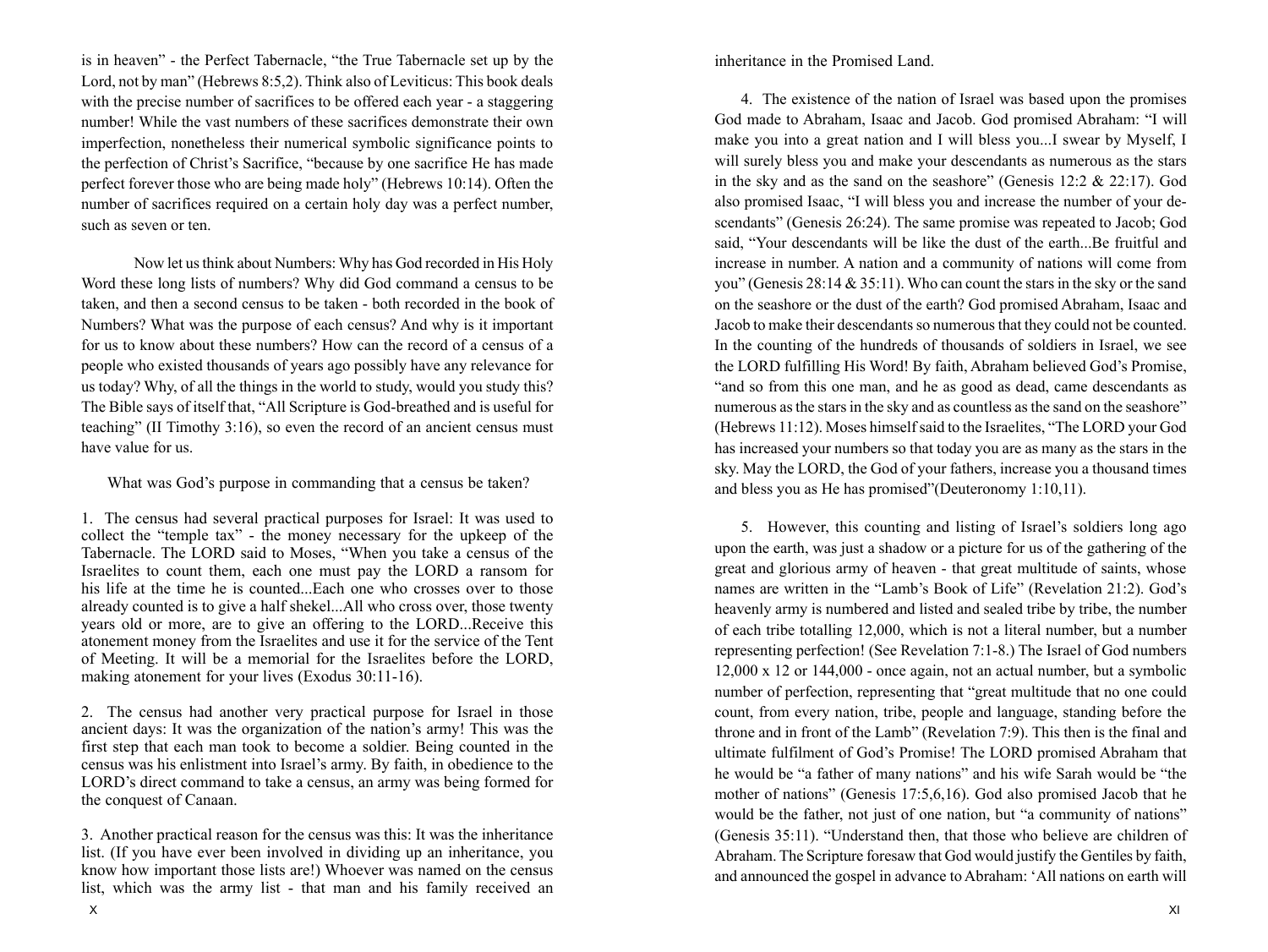be blessed through you' (Genesis 12:3, 13:15, 24:7). So those who have faith [in Christ] are blessed along with Abraham, the man of faith" (Galatians 3: 7-9). The blessing given to Abraham would encompass the whole world through Jesus Christ! We see that the census of Israel in Numbers was just a small earthly glimpse of that great heavenly host, that one day would be gathered from all nations on earth!

6. We cannot number or record all the wonderful works that God has done (Psalm 40:5). We see only the faintest glimmer of who He is and can count only the smallest fraction of what He does - but God knows everything about us! God knows us better than we know ourselves. He sees every moment of our lives from beginning to end and He knows us to the very depths of our souls (Psalm 139:1-16). "Nothing in all creation is hidden from God's sight" (Hebrews 4:13). "The eyes of the LORD are everywhere" (Proverbs 15:3). God keeps track of human beings because He loves them, just as parents keep careful watch over the lives of their little ones. The Holy God tells us to look into the night sky filled with stars and He asks us: "To whom will you compare Me? Who is My equal? Who created all these? He who brings out the starry host one by one, and calls them each by name. Because of His great power and mighty strength, not one of them is missing" (Isaiah 40: 25,26). This same God, who "counts the number of the stars and calls them each by name" (Psalm 147:4), also gives life to his people one by one, and names them, and watches over their lives, so that not one of them is missing. Jesus taught us even the little birds are not forgotten by God, so we need not fear that God will forget us. Not even a tiny common sparrow will fall to the ground apart from the will of our Heavenly Father. We must not be afraid, for one human being is worth infinitely more to God than whole flocks of sparrows or a whole world full of beautiful birds! Jesus said, "Even the very hairs of your head are all numbered. So don't be afraid" (Matthew 10:29-31) & Luke 12:6,7). Do you know the number of hairs on your own head? Have you ever tried to count them? You see, God knows us better than we know ourselves and He keeps far better records of our lives than we do! He hears our sighs; He knows our grief; He feels our pain; He counts our tears; He numbers our journeys; He remembers our sorrows. God also sees our many sins, but, because we believe in Jesus Christ, He forgives them all. Not one of our troubles is insignificant to God. We can pray: "O God... record my lament. Number my wanderings. List my tears on Your scroll and save them in Your bottle. Are they not in Your book" (Psalm 56:8)? Not a single tear falls from our eyes that God does not see and count! Do we realize how great God's LOVE is for us? Do we realize how wonderful it is to be counted by the LORD?

The numbering of the soldiers in Israel's army was another demonstration of God's great LOVE for His people!

7. "Dear friends, let us love one another, for love comes from God...Herein is LOVE: not that we loved God, but that He loved us and sent His Son as an atoning sacrifice for our sins. Dear friends, since God so loved us, we also ought to love one another" (I John 4:7,10,11). God knew the number of soldiers in Israel's army and He knew each one of them by name, but Moses did not have this information. God commanded Moses to take a census of the soldiers in Israel and to keep a written record of that census because the life of every individual soldier in Israel's army must be viewed as important to the nation. They must not be like Cain, who belonged to the Evil One, and said, "Am I my brother's keeper" (Genesis 4:9)? Taking a census - counting the soldiers and listing their names - was a way for the nation to keep watch over the lives of their "brothers" in the army. To keep track of the men, who were risking their lives for the community, was a way of demonstrating love towards them. "We love because God first loved us...And He has given us this command: Whoever loves God must also love his brother" (I John 4:19,21).

 The Book of Numbers also deals repeatedly with Israel's rebellion against God. Not surprisingly, we find that God was keeping careful track of their numerous revolts against Him. The people's rebellion reached its culmination in Numbers 14, when God declared that Israel "disobeyed and tested Me ten times" (Numbers 14:22). That God keeps account of sin is a sobering and terrifying reality. Not one of our sins escapes God's notice, but there is hope. In Numbers, when we read of the people's rebellion, we also read of God's compassion. Moses declared God's own Word: "The LORD is slow to anger, abounding in LOVE and forgiving sin and rebellion" (Numbers 14:18).

> *If You, O LORD, kept a record of sins, O LORD, who could stand? But with You there is forgiveness. Therefore You are feared.*

*O Israel, put your hope in the LORD, for with the LORD is unfailing LOVE and with Him is full redemption. He Himself will redeem Israel from all their sins.*

> *Psalm 130:3,4,7,8* BLESSED IS HE,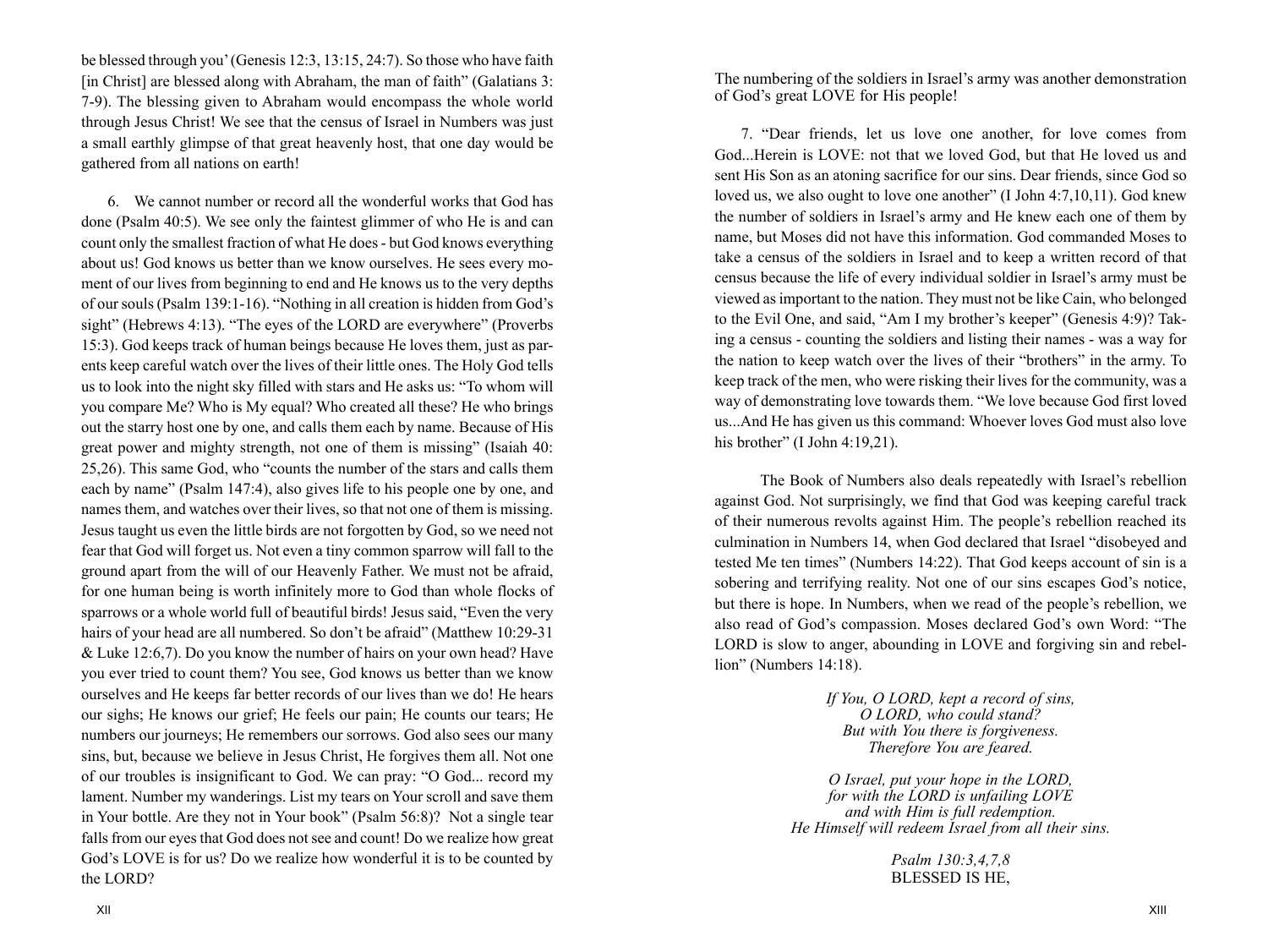WHOSE TRANSGRESSIONS ARE FORGIVEN, WHOSE SINS ARE COVERED. BLESSED IS THE MAN, WHOSE SIN THE LORD DOES NOT COUNT AGAINST HIM.

#### PSALM 32:1,2

Through faith in Christ our sins are covered. In Jesus Christ, not only are our sins forgiven by God, they are also forgotten. Our sins are completely erased from the record, so that they no longer count against us.

> *Praise the LORD, O my soul... The LORD is compassionate and gracious, slow to anger, abounding in LOVE. He will not always accuse, nor will he harbour His anger forever. He does not treat us as our sins deserve or repay us according to our iniquities. For as high as the heavens are above the earth, so great is His LOVE for those who fear Him; as far as the east is from the west, so far has He removed our transgressions from us... Praise the LORD, O my soul!*

> > *Psalm 103:1,8-12,22*

 As with every other book in the Bible, Numbers is a book that brings us to our knees in faith and love, with our grateful and thankful hearts overflowing with praise to our God.

### GOD'S ARMY

1 **L** 

#### **Numbers 1, 2 & 9:1-14;**

**Deuteronomy 8:15**

More than a year had passed since the exodus from Egypt, but the Israelites were still in the wilderness at the foot of Mount Sinai. Why were they still there? Why had God kept the Israelites waiting in that "dreadful desert" for such a long time? What were they doing there? Why wasn't God leading them swiftly and bringing them safely into Canaan, the land He had promised to give them? The Israelites were still waiting there, because they were not yet prepared to take possession of the Promised Land! It was by faith that they must conquer kingdoms - and their faith was lacking. Before they could fight by faith, they must learn how to live by faith. During this time in the desert, God was preparing a people for Himself, a people who believed in Him:

1) At the very beginning of their journey in the wilderness, when Israel was camped in the desert by the Red Sea, they witnessed God's miraculous deliverance when He made a path for them through the parted waters. The crossing of the Red Sea was salvation for Israel, but destruction for Egypt. This was Israel's baptism, when "they were all baptized...in the sea" (I Corinthians 10:2).

2) Day by day in that vast wasteland, the Israelites were learning to trust in God to provide for them all the necessities of life. It was a "thirsty and waterless land", a land where such a multitude of people should have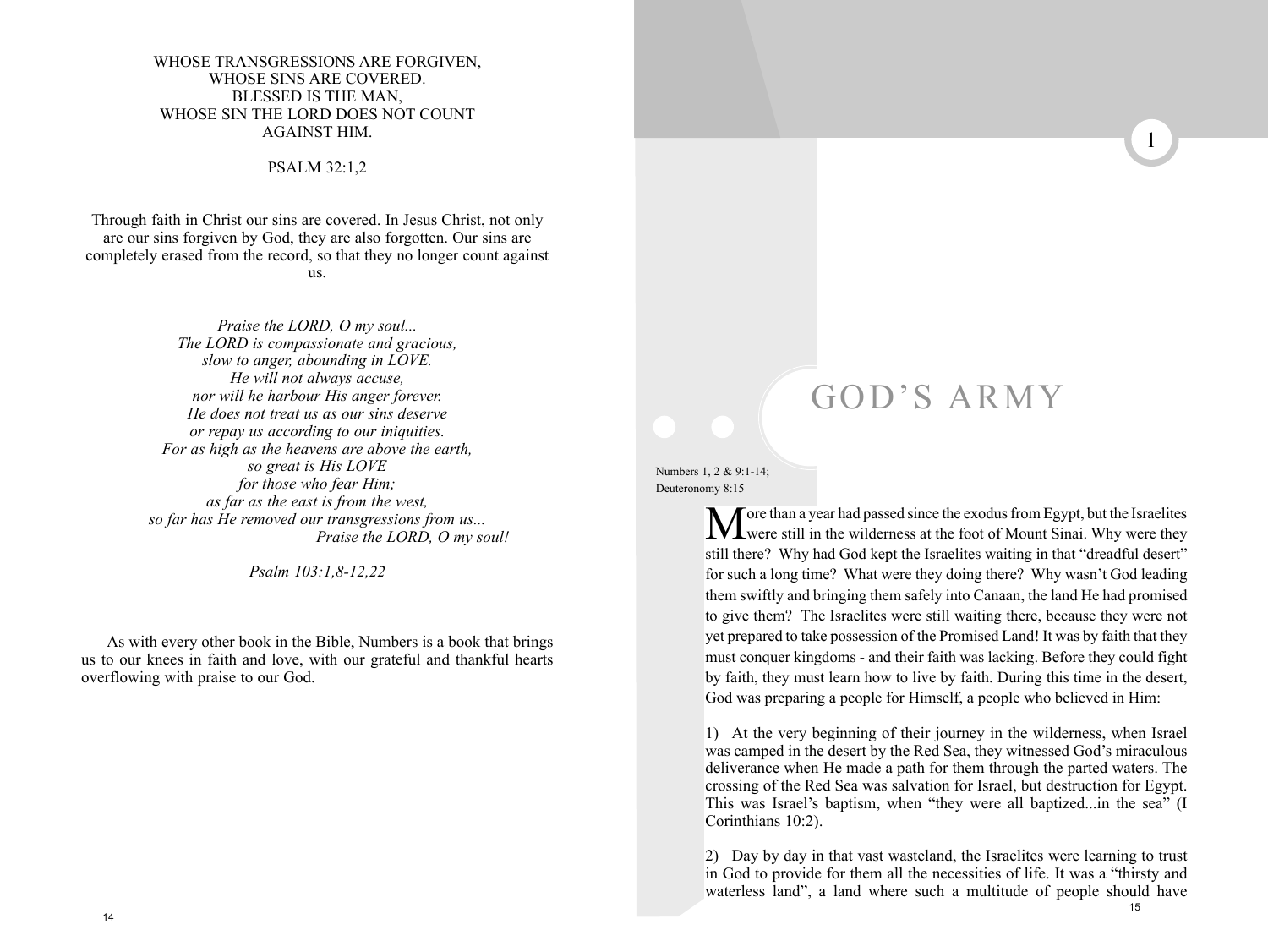starved to death or died of thirst, but daily the LORD provided both food and water for them.

3) In that hostile terrain the Israelites were learning to trust God to deliver them from evil. That rocky and remote region was filled with venomous snakes and poisonous scorpions. Bands of robbers and murderers hid in those hills; there were whole armies of enemy soldiers who were cruel, wicked and blood-thirsty. This was also a land inhabited by evil spirits, where not only jackals howled, but demons shrieked in the swirling. screaming sand storms. There too, Israel's great enemy, the devil, was prowling around like a roaring lion, looking for someone - or all of them - to devour. The Israelites must learn to trust in God to protect them and defend them from all harm.

4) There in the desert, the Israelites were learning to live by every word that came from the mouth of God. They were learning to believe and obey God's Word. There at Mount Sinai, they had been given God's Holy Law, the Ten Commandments, which would teach them how to live. Through that law they were learning how to be God's people, a nation holy to the LORD.

5) It was in the wilderness that God established His Covenant with the nation of Israel.

6) It was there in the desert, at the foot of Mount Sinai, that the Israelites were learning how to worship the LORD. "The Tabernacle was set up on the first day of the first month in the second year" (Exodus 40: 17). During that month the Israelites had been worshipping the LORD according to His commands, with consecrated priests offering morning and evening sacrifices that were pleasing to the LORD. This was just as God had promised Moses before the exodus, when He said, "I will be with you...When you have brought the people out of Egypt, you will worship God on this mountain" (Exodus 3:12) - and that is exactly what Israel was doing!

7) During that same month, (the first month of the second year after they came out of Egypt,) the LORD spoke to Moses in the Desert of Sinai. God said, "Have the Israelites celebrate the Passover at the appointed time...at twilight on the fourteenth day of this month, in accordance with all its rules and regulations" (Numbers 9:1-3). In observing this sacred ceremony, the Israelites would be celebrating the first anniversary of the exodus! One full year had passed since God had brought them out of Egypt, out of the land of slavery! The LORD had commanded Pharaoh, "Let My people go, so they may celebrate a feast to Me in the wilderness" (Exodus 5:1). Now the day of their feast had arrived! At last, in the Desert of Sinai, they would be holding a festival to the LORD! The Bible records: "The Israelites did everything,

just as the LORD commanded Moses" (Numbers 9:5). This was the first time that they celebrated the Feast of Passover as a free people, in remembrance of the night when God passed over their houses and spared their sons, in remembrance of the night when God set all of them free. This Feast of Passover was their first commemoration service of this great deliverance.

 All these things during the past year had strengthened Israel's faith in God. The past thirteen months spent in this wasteland had not been a waste! It had been a time of vital training and testing. God had been preparing the hearts of His people to fight by faith, which was of primary importance in their preparation for war.

Of secondary importance was the organization of Israel's army. Now, on the first day of the second month of the second year after the Israelites came out of Egypt, (after God's Tabernacle had been erected and after the Passover had been celebrated, both events occurring at the beginning of that same new year,) the LORD spoke to Moses in the Tent of Meeting in the Desert of Sinai. God told Moses to take a census. God said, "Take a census of the whole Israelite community, by their clans and families, listing every man by name, one by one." God commanded Moses and Aaron, "Number all the men in Israel twenty years old or more, men who are able to serve in the army." This was not an ordinary census, where the total population of a place was counted and recorded. This census did not include everybody, because this census was really the organization of an army! Soon God would be giving the command: "Forward march, into the Promised Land!" - and the army must be ready in every way.

 It would be an enormous task to take this census, to record all the names of all these men, but God gave Moses and Aaron people to help them. God said, "One man from each tribe, each the head of his family, is to help you." God Himself chose these men, telling Moses their names. They were men appointed by God from the community, the leaders of their ancestral tribes, the heads of the clans of Israel. So Moses and Aaron took these twelve men, whose names had been given, and they called the whole community together. For each tribe, all the men twenty vears old or more, who were able to serve in the army, were listed by name, one by one, according to the records of their clans and families, just as the LORD commanded Moses.

 And so it was, that in the shadow of the mountain and in the shelter of the desert, God conscripted men into the army of Israel. Far from the battlefield the soldiers were counted and recorded. It was the first physical preparation God's army was making for war, (although there had been thirteen months of spiritual preparation.) The troops were being assembled and an army was being rallied, as the census was taken on that day at Mount Sinai. Here are the numbers of men listed from each tribe:

1. Reuben 46,500 soldiers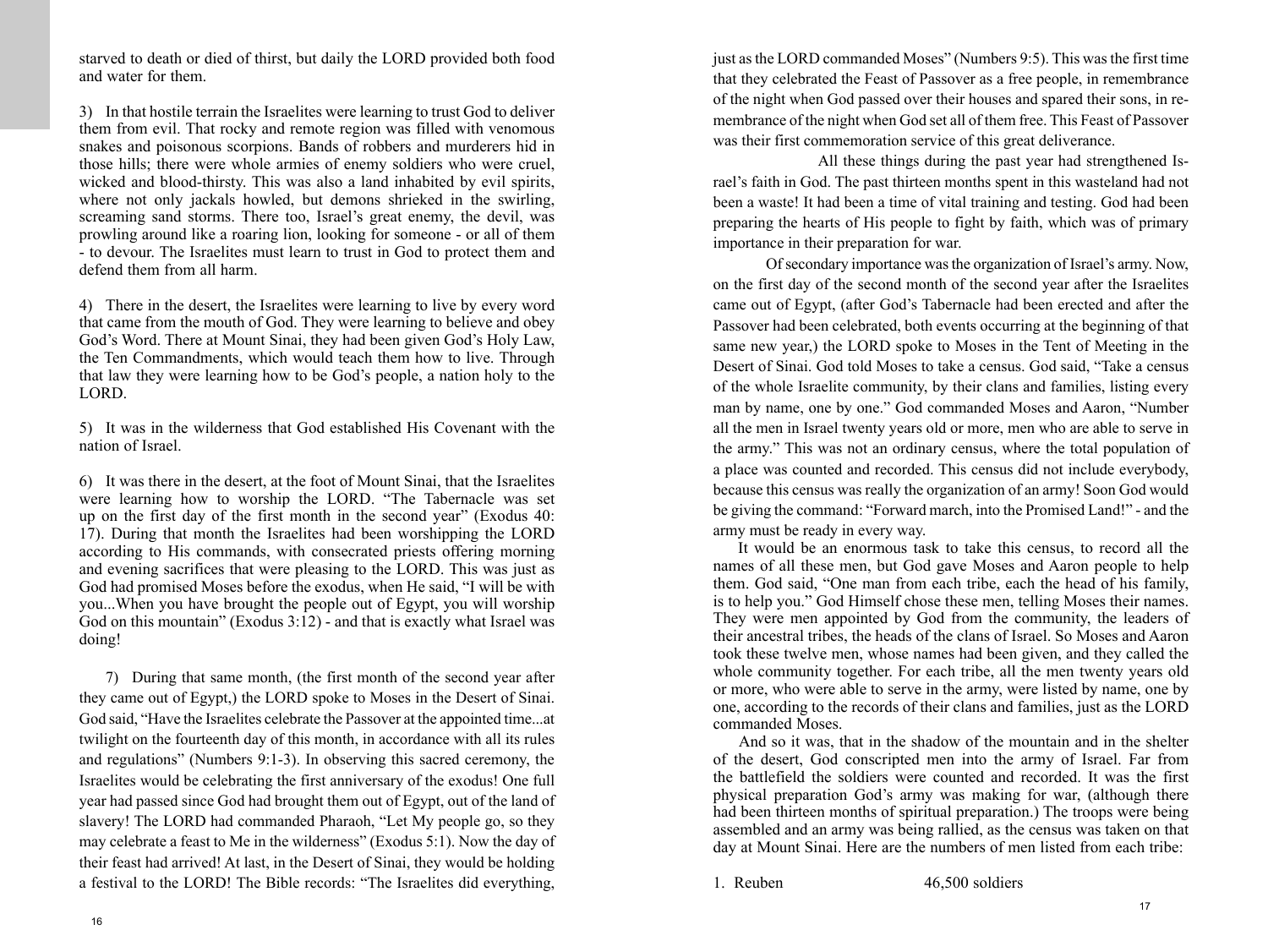| 2. Simeon    | 59,300 soldiers |
|--------------|-----------------|
| 3. Gad       | 45,650 soldiers |
| 4. Judah     | 74,600 soldiers |
| 5. Issachar  | 54,400 soldiers |
| 6. Zebulun   | 57,400 soldiers |
| 7. Ephraim   | 40,500 soldiers |
| 8. Manasseh  | 32,200 soldiers |
| 9. Benjamin  | 35,400 soldiers |
| 10. Dan      | 62,700 soldiers |
| 11. Asher    | 41,500 soldiers |
| 12. Naphtali | 53,400 soldiers |
|              |                 |

The total number in Israel's army was 603,550 soldiers.

 Twelve tribes were listed, but two names were missing. Which two sons of Jacob were not mentioned in the list? Levi! Where was the third-born son of Jacob? Where was the tribe of Levi? The men of the tribe of Levi were not counted along with the rest, because the LORD had said to Moses, "You must not count the tribe of Levi or include them in the census of the other Israelites." They were not to be soldiers in Israel's army; they were to be servants in God's house. They were not to carry the bloody weapons of war; they were to carry the holy articles for worship. "The Levites are mine," said the LORD. They would have their own census and they would have their own work. God said, "Appoint the Levites to be in charge of the Tabernacle of the Testimony - over all its furnishings and everything belonging to it. They are to carry the Tabernacle and all its furnishings. They are to take care of it and encamp around it. Whenever the Tabernacle is to move, the Levites are to take it down, and whenever the Tabernacle is to be set up, the Levites shall do it. Anyone else who goes near it shall be put to death...The Levites are to be responsible for the care of the Tabernacle of the Testimony." The worship of God must not cease, even in midst of war. In the thick of the battle, some men would serve the LORD and the nation by fighting, but the Levites would serve the LORD and the nation by caring for the Tabernacle. The worship of God was the very heart and soul of Israel. It was a great honour, a vital task and a real duty for the Levites to serve in this way.

 There was another name missing from the sons of Jacob. Joseph! Where was the favourite son of Jacob? Where was the tribe of Joseph? Remember that Joseph was given a double inheritance. Joseph's two sons, Ephraim and Manasseh, were each numbered as a full tribe in Israel. With the tribe of Levi missing from the army, there would only have been eleven tribes left, except that Joseph was counted twice in his sons, Ephraim and Manasseh, which made it an even twelve again. God had taken care of every detail in the numbering of his people and the ordering of his army!

God then told Moses how the Israelite army was to camp and how

they were to march. The LORD said, "The Israelites are to set up their tents by divisions, each man in his own camp under his own standard. The Levites, however, are to set up their tents around the Tabernacle of the Testimony, so that wrath will not fall on the Israelite community." In the centre of Israel's camp was the LORD's Tabernacle. Surrounding the Tabernacle were the tents of the Levites, whose duty it was to guard and care for the house of the LORD. Then the rest of Israel, tribe by tribe, camped around the Tabernacle, like spokes radiating from the hub of a wheel. Except for the tribe of Levi, who was camped right next to the Tabernacle, all the other tribes were equally close to the LORD. Each tribe had its own flag, which fluttered proudly in its own section of the camp. We do not know what those tribal banners looked like. Perhaps the flags were different colours with different symbols. Perhaps each flag had a different animal on it, such as a lion on Judah's flag, a donkey on Issachar's flag, a serpent on Dan's flag, a deer on Naphtali's flag or a wolf on Benjamin's flag - according to the blessings that Jacob gave his sons before he died. (See Genesis 49.) Whatever those flags looked like, the LORD commanded, "The Israelites are to camp around the Tent of Meeting, some distance from it, each man under his standard with the banners of his family."

 The LORD also told Moses which position each of the twelve tribes was to take, like the twelve numbers on a clock. God also arranged the tribes into four main divisions, like the four main points on a compass. There could be no grumbling or quarrelling about who should go first or who should go last, who should camp east or who should camp west - for God assigned to each tribe its own position.

EAST - The LORD said, "On the east, toward the sunrise, the divisions of the camp of Judah are to encamp under their standard...His division numbers 74,600." Judah was named first, not only because it was the largest tribe, but also because it was the most blessed tribe, the tribe from which Messiah would come. Two other tribes were assigned to the camp of Judah: The LORD said, "The tribe of Issachar will camp next to them...His division numbers 54,400. The tribe of Zebulun will be next...His division numbers 57,400." What was the total number of the eastern camp under Judah's commander? "All the men assigned to the camp of Judah, according to their divisions, number 186,400." It was the strongest camp in Israel's army, with the greatest number of soldiers. When it was time to march, the LORD commanded, "They will set out first."

SOUTH - The LORD said, "On the south will be the divisions of the camp of Reuben under their standard...His division numbers 46,500." Although Reuben was not one of the largest of the tribes, Reuben was the oldest, the first-born son of Jacob - and so that tribe was honoured by being in command of the southern division. Two other tribes were assigned to the camp of Reuben: The LORD said, "The tribe of Simeon